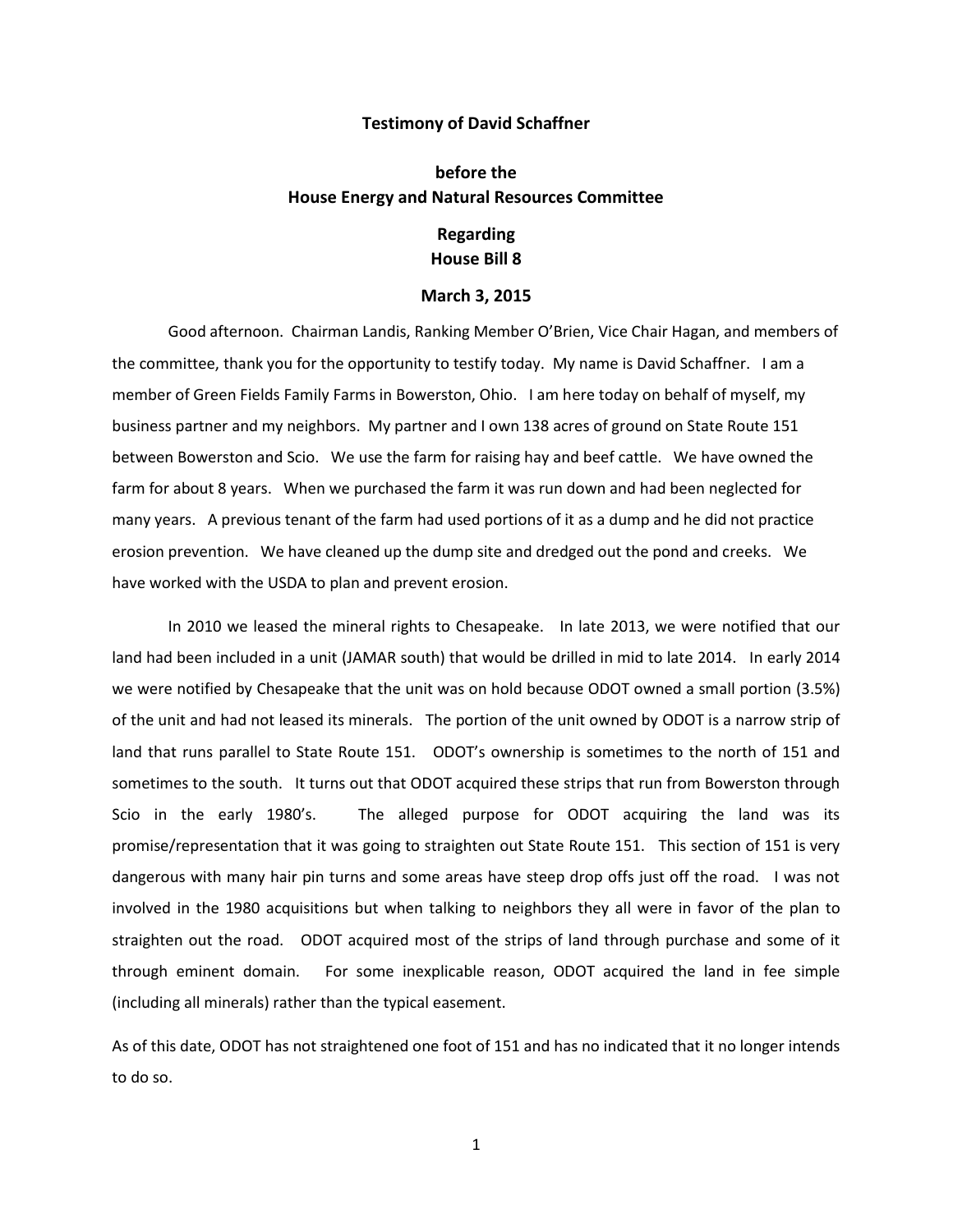I have been included on emails between Chesapeake and ODOT representatives regarding the minerals under these strips of land. In response to Chesapeake's requests to either lease or purchase the minerals from ODOT the response has been "ODOT is not in a position to make a decision on whether it will lease its mineral interests". When asked what information ODOT needed to get in a position to make a decision the response remains "ODOT is not in a position to make a decision on whether it will lease its mineral interests".

Since it could get nowhere with ODOT, on April 25, 2014, Chesapeake filed an application to force unitization of the ODOT strips of land into the planned unit. ODOT did not file any opposition to the application. A hearing was held before the ODNR Division of Oil and Gas Management in June of 2014. ODOT did not attend the hearing or file any opposition. As of this date, no action has been taken by ODNR on the application. In January of 2015 a second notice of hearing was sent out due to an amendment in the unit. (Chesapeake has acquired additional acres to the south of 151 and wants to include them in the JAMAR south unit). Again, ODOT did not file any opposition to the application. A hearing was held on February 12, 2015. Again ODOT did not attend the hearing or file any opposition to the application. We are now more than 10 months since the original application was filed and 8 months since the hearing was held on the original application and no action has been taken.

In the interim, Chesapeake has proceeded to drill the 6 wells contained in the JAMAR north unit. This unit utilizes the same well pad site as the JAMAR south unit would have used. The JAMAR north unit has now been completed and nearly ready to go online with production. In order to drill the JAMAR south unit Chesapeake will need to shut down the production of the JAMAR north unit. Obviously this is not a good situation because it will cause an interruption in the royalties being received by the mineral owners in the JAMAR north unit. In addition, Chesapeake has now had to incur the costs of moving the rig off the well pad and will incur additional costs to move it back on at some point in the future. The alternative is that the minerals in the JAMAR south unit become orphaned and not produced because of the costs of accessing them now due to ODOT and ODNR delays.

I have worked with Representative Andy Thompson's office to try to get answers on why ODOT won't lease and why ODNR won't issue a unitization order on the unopposed applications. Mr. Thompson's staff was originally told in August that since there was a well fire in Monroe County in May of 2014, the ODNR staff was too busy and could not address the pending applications. Later in the fall, ODNR representatives told Mr. Thompson's office that they were still busy but would get on the applications in the near future. At the end of the year I was advised by Mr. Thompson's office that they

2